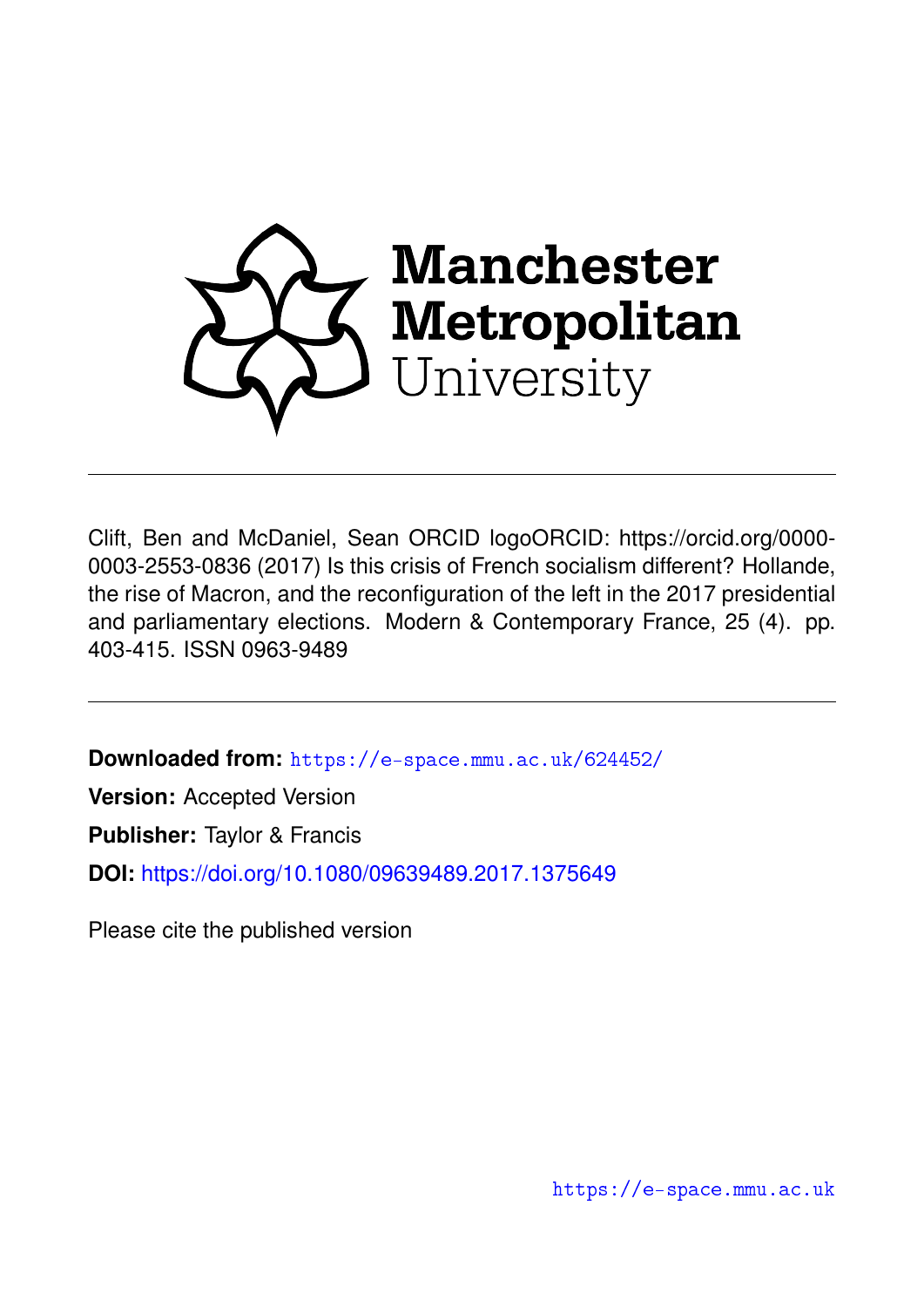# **Is this crisis of French socialism different? Hollande, the rise of Macron, and the reconfiguration of the left in the 2017 presidential and parliamentary elections**

#### Ben Clift and Sean McDaniel

Department of Politics and International Studies, The University of Warwick, Coventry, UK

#### **ARSTRACT**

With the extraordinary rise of Emmanuel Macron and the near complete collapse of the Parti Socialiste (PS), the past year has seen arguably the most dramatic upheaval in the French party system since 1958. This article develops a political economy analysis of the Hollande *quinquennat* to better understand how we arrived here. It argues that Hollande's programmatic failures must be situated within an institutional account of the constraints of the presidential logic of the Fifth Republic and tensions between competing factional *courants* within the Socialist Party. Here we shed fresh light on this moment of rupture by situating a political economy analysis of Hollande's economic programme within a more intricate institutional analysis of the specificities of the PS and its position within the Fifth Republic. The article traces the most salient political developments of the 2017 elections and outlines the political landscape of the contemporary French left. These factors explain why, after numerous crises of French socialism, this time is different.

#### RÉSUMÉ

L'année passée a connu l'irrésistible ascension d'Emmanuel Macron et l'effondrement du Parti socialiste (PS), potentiellement le bouleversement le plus dramatique du système des partis français depuis 1958. Cet article développe une analyse de l'économie politique du quinquennat Hollande pour mieux comprendre comment cette situation s'est développé. Il est nécessaire que les échecs du programme économique de Hollande soient situés dans un compte institutionnel des contraintes de la logique présidentielle de la Ve République et les tensions entre les courants au cœur du PS. Ensuite, l'article utilise ce compte pour tracer les développements politiques les plus profonds de la période électorale de 2017 et détaille le paysage politique de la gauche en France aujourd'hui. L'article suggère que, ce faisant, il est possible de comprendre pourquoi, après plusieurs crises du socialisme français, celle-ci est différente.

### **Introduction**

The end of the Hollande *quinquennat* saw arguably the most dramatic upheaval in the French party system since the foundation of the Fifth Republic in 1958. Due to Hollande's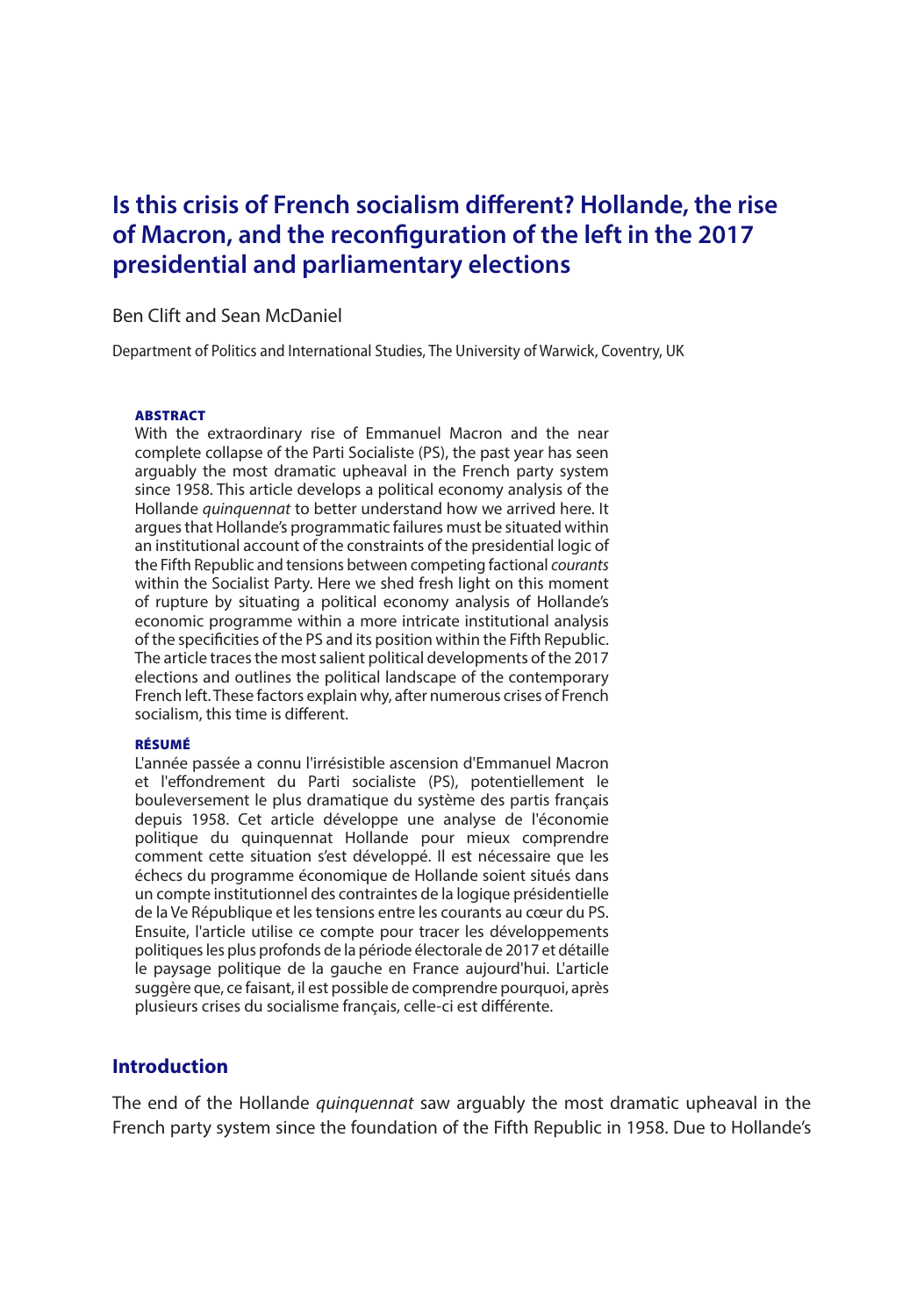deep unpopularity, for the first time in the Fifth Republic a sitting president did not run for re-election. The campaign itself saw the traditional bipolarity of the French party system shattered amidst François Fillon's corruption scandal, and under the weight of an insurgent new centrist movement led by Emmanuel Macron and populist candidates from both the far-left and far-right. Neither candidate from France's two traditional major parties made it to the second-round. Fillon, candidate of the major right-wing party Les Républicains (LR) was beaten to second place by far-right Front national candidate Marine Le Pen, whilst Benoît Hamon, of the Parti socialiste (PS) came fifth with a pitiful 6.3 per cent, eclipsed by radical leftwing populist Jean-Luc Mélenchon's 19 per cent. With the election of Macron as the country's youngest head of state since Napoleon Bonaparte, and the parliamentary majority obtained by his La République En Marche! (LRM) movement (which did not even exist 15 months before the election), France's electoral landscape has been turned upside-down.

This article focuses on the collapse of the PS and the disarray across the French left in the wake of Macron's surge. In 2012, not only did Hollande become only the second Socialist President in the Fifth Republic, but the PS earned a majority of seats in the legislative elections, giving them control over both the *Assemblée nationale* and the *Sénat* simultaneously. Yet, from its most dominant control over France's political institutions in the party's history in 2012, the PS in 2017 experienced a humiliating presidential debacle and the Socialists shed an incredible 250 seats in the parliamentary election in June. Left with a rump of just 30 *députés*, the PS's very existence is now in doubt. Furthermore the PS's electoral wipe-out had significant consequences for the balance of the nation's political divide. The left in France now occupies just 72 seats, compared to almost 500 for the centre, right and the far-right combined. So how did the PS fall so far so fast? And what do the results of the 2017 parliamentary election mean for the configuration of the French left?

This article develops a political economy analysis of the Hollande *quinquennat* to better understand how we got here. It argues that critical failures in Hollande's economic programme and governing style contributed to the contemporary parlous state of French socialism. Yet these failures must be situated within a set of longer-term institutional factors associated with the PS's internal culture and factions, its position within the French electoral landscape and the specificities of political institutions. It shows how pressures posed by the 'presidentialising' logic of the Fifth Republic, which has always caused tensions between and within the PS's competing factional *courants*, came to exhaust the PS's model of cohesion as developed under François Mitterrand. The rise of an insurgent centrist movement, led by a young and charismatic leader capable of attracting the PS's social democratic and 'social liberal' right-wing, has pushed French socialism to breaking point. Meanwhile Mélenchon's La France insoumise (LFI) movement represented a viable far left alternative, hell-bent on destroying the PS. Whilst the PS has experienced internal crises and significant electoral losses before, this combination of factors suggests that this time is different*.*

The article opens with an exploration of the organisational dynamics of the PS situated within the institutional context of the Fifth Republic and its 'presidentialising logic'. The second section provides an account of Hollande's domestic macroeconomic programme and his approach to renegotiations in the European Union, before a third section builds an account of the downfall of the Hollande administration. This analyses the long electoral campaign charting Hollande's decision not to seek re-election, the selection of Hamon as PS candidate, the rise of Macron and the late surge in support for Mélenchon's populist leftist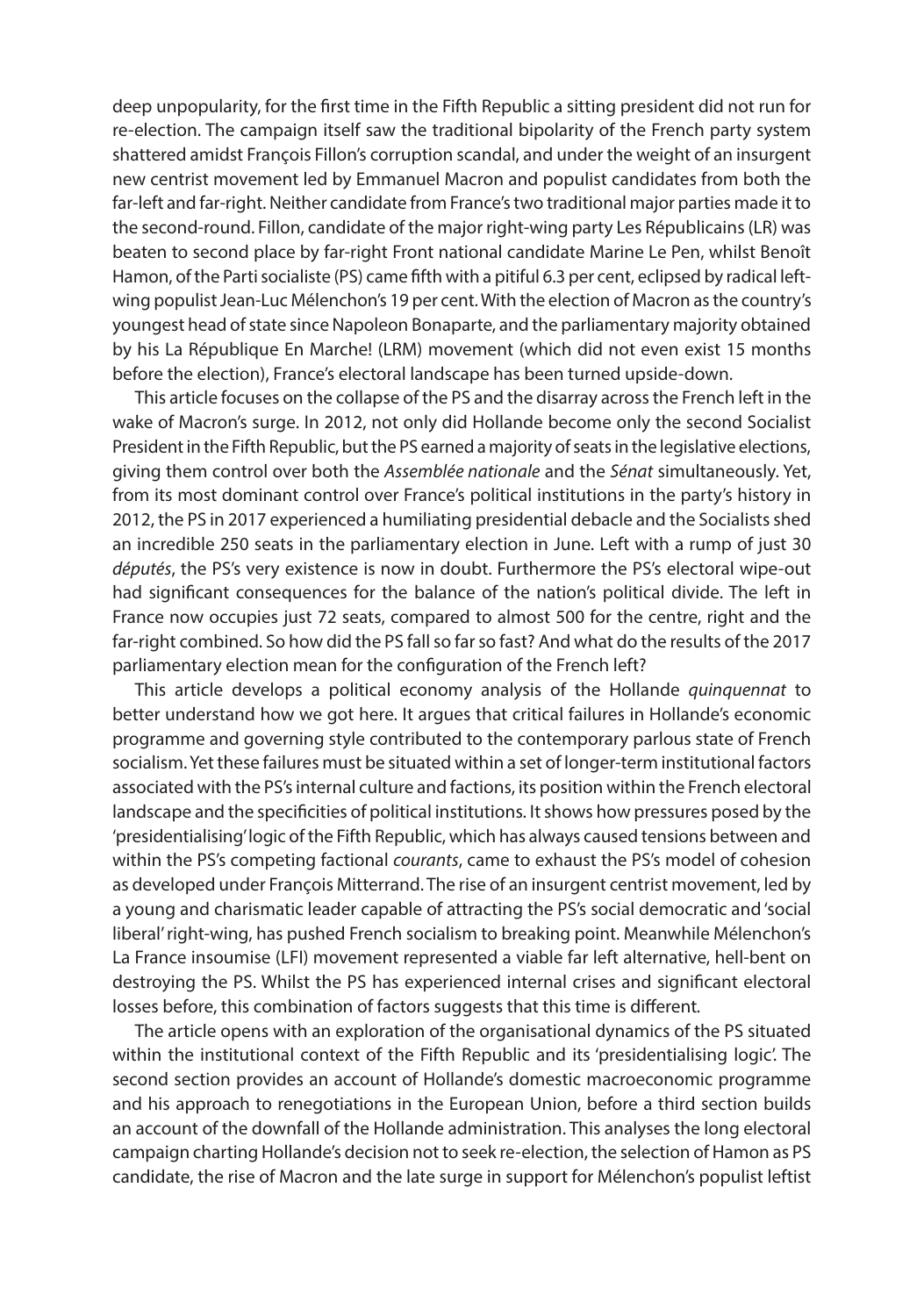LFI movement. A final section maps France's post-election political landscape, underscoring the Socialist's electoral collapse and existential fragility.

#### **Assessing the Hollande** *quinquennat* **and contemporary French Socialism**

<span id="page-3-3"></span><span id="page-3-1"></span>Tensions within the PS's 'two cultures of socialism' grew during the Hollande *quinquennat* (McDaniel [2017\)](#page-13-0). As Grunberg's [\(2014\)](#page-13-1) account makes clear, a crisis of PS positioning within the French electoral politics has been apparent for some time. The rapidly evolving French political landscape in 2017 exacerbated these tensions, with the PS squeezed to breaking point, between a bombastic Mélenchon to its left and the 'Jupiterian' Republican monarch Macron in the centre-ground. Hollande's failures must be understood in the context of a long-run tension between reformist and revolutionary cultures of socialism within the PS (Grunberg and Bergounioux [2007\)](#page-13-2), which has been exacerbated by the Fifth Republic's 'presidential logic'. This explains why the rise of Macron and his En Marche! movement was so devastating for the PS, and thus the French left as a whole.

<span id="page-3-2"></span>The PS has always been an amalgamation of a number of different competing factions or *courants*, organised around personalities (notably potential future presidential candidates) as much as around doctrinal positions, and divided ideologically between more revolutionary and reformist elements of the socialist tradition. PS leadership requires a 'synthesis' of different sensibilities to be forged into a dominant internal coalition, with each camps' policy ideas acting as the currency of internal wrangling. Although PS *courants* became less ideologically distinct after the 1970s, the party remained divided between its two 'cultures', between radical French socialism and the more reformist *deuxième gauche* ('second left') movement of Michel Rocard, closer to mainstream European social democracy in outlook and embracing the market economy and economic liberalism. For Grunberg and Bergounioux [\(2007,](#page-13-2) 7–9), tensions between these competing visions of French socialism created the definitional relationship at the heart of the PS as a party of government: between the *ambition* for governmental power, and the *remorse* felt by the party's left at the realities of governmental compromise. Grunberg and Bergounioux suggest three stages in the recurring cycle of French socialism's existence: a foundation (or re-foundation) characterised by asserting doctrinal orthodoxy, the compromises associated with power, and then the subsequent feeling of political failure and rejection of that governing record thereafter (Grunberg and Bergounioux [2007](#page-13-2), 10).

<span id="page-3-0"></span>Such cycles are conducive to a highly combustible political movement, and these dynamics are accentuated by the competitive dynamics of France's presidentialised party politics. Following de Gaulle's model, Fifth Republic parties approximate 'presidential machines, whose primary function is to act as a springboard for a presidential candidacy, and subsequently to act as an organizational resource for the president' (Clift [2005](#page-13-3), 225). The PS's internal proportional representation system thus traditionally reinforced a 'presidentialised factionalism' based around its competing *courants* (Clift [2005](#page-13-3), 226). Whilst the PS's factionalism is in tune with the presidential logic of the Fifth Republic, it pushed to the fore the need for uniting behind a single *présidentiable.* Rallying behind a candidate is one thing, but remaining united in the face of the compromises and failures of government is another. In the case of Hollande, the pressure exerted by the *ambition* to govern may have helped unite the Socialists in 2012, but as predicted by Grunberg and Bergounioux, the realities of power created deep divisions*.* Yet the contemporary crisis goes well beyond a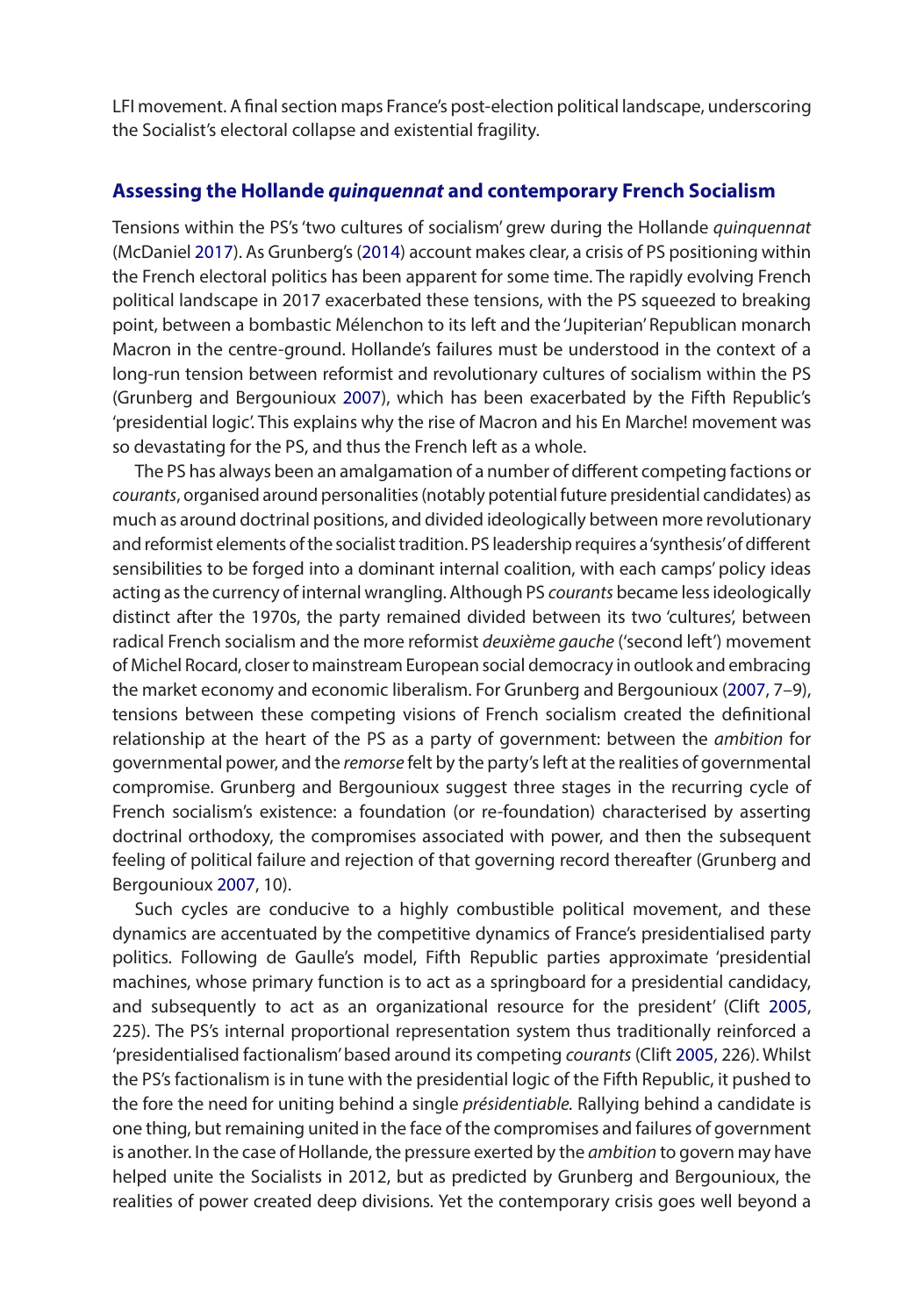period of 'remorse'. The electoral basis of the PS's governing ambitions may have collapsed. With Hollande's record unpopularity, and the rise of Macron's En Marche! movement, the social democratic 'second left' has found a new political home. With their departure, the PS's hegemony on the left built by Mitterrand looks irreparably broken.

# **Hollande's economic programme: aspirational Euro-Keynesianism meets steadfast fiscal consolidation**

Hollande came to power in 2012 proposing to move Europe away from austerity policies through renegotiating critical elements of the EU settlement, and tackling the power of global financial capitalism, which his Le Bourget speech infamously described as his 'real enemy'. These radical discursive flourishes of the 2012 campaign, and his more ambitious policy pledges, reflected the imperative of attracting leftist support. In the second-round run-off of the PS's presidential primary in 2011, Hollande needed the backing from thirdplaced king-maker, the left-winger Arnaud Montebourg, to defeat Martine Aubry. In the first round of the 2012 presidential election, Hollande reaffirmed his commitment to the antiausterity reorientation of Europe and his anti-finance declarations. Such Socialist doctrinal orthodoxy was welcomed by the PS rank-and-file. The delivery of Hollande's macroeconomic programme, however, proved extremely challenging. Hollande's radical pledges opened up a damaging and divisive gap between his campaign rhetoric and the reality of governance – a chasm which, ironically, Hollande and Lionel Jospin before him had been working hard to close since the late 1990s.

<span id="page-4-3"></span><span id="page-4-0"></span>Hollande's economic strategy was premised upon significant renegotiation of European treaties, which Germany was never likely to accept. His victory was achieved amidst crisis and recession across the Eurozone, faltering French growth and rising unemployment. Following the global financial and Eurozone crises, public debt grew from around 65 per cent in the mid-2000s to 89.6 per cent in 2012 (INSEE [2016a](#page-13-4)), the current deficit swelled from 2.8 per cent to 5.3 per cent between 2008 and 2012 (Eurostat [2017](#page-13-5)), and in January 2012 France experienced the downgrading of its 'AAA' sovereign bond credit rating by Standard and Poor's. Interest rate spikes fuelled fears about debt sustainability within the Hollande camp, compounded by anxieties that France's banks remained too exposed to struggling Southern Eurozone economies' sovereign debt. Consequently, alongside his anti-austerity rhetoric, Hollande prioritised fiscal consolidation throughout his election campaign in order to comply with European treaty targets, and to secure 'credibility' with both financial markets and European partners (Hollande [2011](#page-13-6); McDaniel [2014\)](#page-13-7).

<span id="page-4-4"></span><span id="page-4-2"></span><span id="page-4-1"></span>There were five key aspects of Hollande's ([2012](#page-13-8), 135) EU proposals 'for another European politics', coalescing around a long-held Socialist ambition for a new Euro-Keynesian architecture within the eurozone. They were: the renegotiation of the new Treaty on Stability, Coordination and Governance (Fiscal Compact), the creation of 'eurobonds', a European-wide financial transaction tax (EU FTT), European banking union, and a European budget for investment. It was clear that Berlin and Brussels would reject Hollande's re-imagining and renegotiation of the Eurozone's architecture. The day after his election, both the German Chancellor Angela Merkel and Jean-Claude Juncker, then head of the Eurogroup, stated publicly that the Fiscal Compact would not be renegotiated. Sure enough, within weeks the Fiscal Compact was signed into French organic law without modification. At the same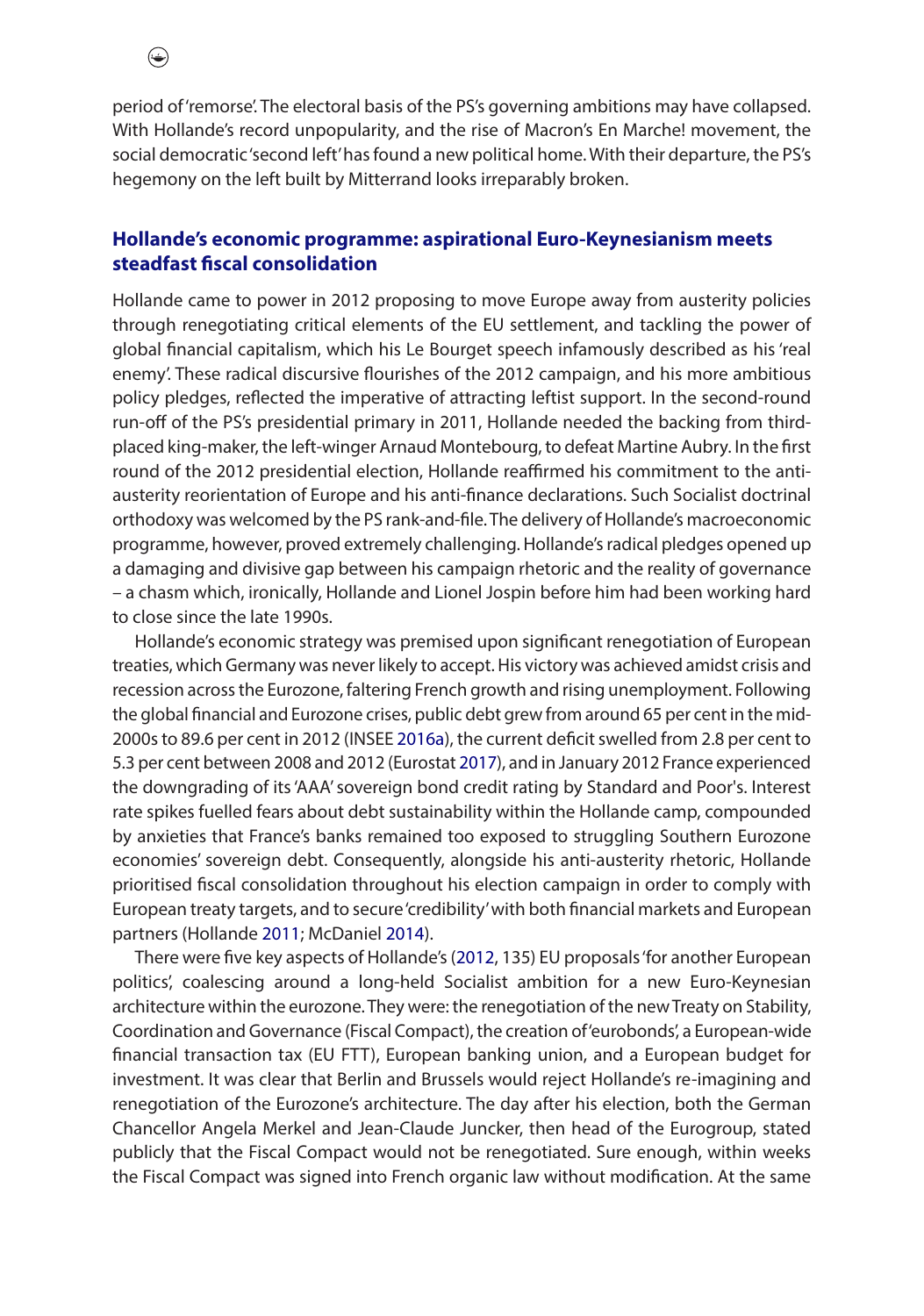time, Hollande's plans for eurobonds and a real 'European investment budget' to fund future infrastructure projects fell by the wayside.

<span id="page-5-0"></span>It would be unfair, however, to suggest that Hollande's European activism had no impact. Soon after arriving to power, Hollande threw his weight behind the idea of a banking union, which would not only create a single monitoring authority for European bank operations, but would pool the risk of default through a common bailout fund. Such a mechanism would effectively mutualise the cost of underwriting a crisis-ridden bank's assets, thus breaking the 'doom loop' between fragile financial institutions and over-burdened sovereigns (Clift [2018,](#page-13-9) chapter 7). Hollande's proposals contributed to the creation of the Single Supervisory Mechanism and the Single Resolution Mechanism, yet Berlin has been reluctant to pursue more ambitious measures which might expose Germany to financial risk and exacerbate 'moral hazard'. Hollande's strategic failure was to rely unrealistically upon significant European reform to enhance France's discretionary fiscal capacity. The unravelling of Hollande's European ambitions shaped the domestic macroeconomic programme of the Hollande administration, which had two distinct phases.

The first phase (2012–14) saw a front-loaded fiscal consolidation premised largely on increased taxation. Despite his anti-austerity discourse, Hollande's overriding goal was always to reduce France's deficit and debt in line with EU targets. He pledged to ambitiously cut the deficit to 3 per cent by 2013 and achieve fiscal balance by 2017, whilst ensuring 'not one euro more' in debt at the end of his *quinquennat*. In order to reconcile such commitments with his anti-austerity stance, initially this fiscal effort was premised upon more progressively orientated taxation increases (as opposed to spending cuts). These included cancelling €29 billion worth of *niches fiscales* (tax breaks), a new 45 per cent higher rate of income tax, reversing Sarkozy's relief on France's wealth tax (*impôt de solidarité sur la fortune* [ISF]), and, of course, a *contribution exceptionnelle* of 75 per cent on incomes over €1 m. Yet the strictures of an unaltered Fiscal Compact meant the Socialist administration's domestic macroeconomic programme quickly altered.

By July 2012, the government had commissioned a report on French economic competitiveness from the industrialist Louis Gallois, which underpinned the government's new 'National Pact for Growth, Competitiveness and Employment', launched in November. This Pact augured steps towards supply-side policy, its central initiative incentivising hiring through a €20 billion tax credit reducing labour charges for businesses (*crédit d'impôt pour la compétitivité et l'emploi* [CICE]). Building upon this early shift, a second phase of Hollande's macroeconomic programme began in earnest in January 2014 with the launch of the *Pacte de Responsabilité*, and lasted until the end of the *quinquennat.* This latter phase saw an enhanced role for liberalising supply-side reform alongside continued fiscal consolidation. Hollande's new *Pacte* built upon the CICE with an additional €30 billion tax cut designed to reduce the cost of labour. Consistent with its aim of fiscal tightening, however, the government pledged a €50 billion adjustment over the period 2015–17. Given the government's aim to shift away from increased taxation, after admitting it was 'sensitive' to the so-called *ras*-*le*-*bol fiscal* of the French people, the character of this new fiscal effort was distinct from its earlier programme. This time, the  $\epsilon$ 50 billion would come solely from spending cutbacks (OFCE [2016,](#page-13-10) 5).

<span id="page-5-2"></span><span id="page-5-1"></span>In the context of low growth across the Eurozone, Hollande failed to reach his own debt and deficit economic targets, whilst unemployment increased from around 9.5 to over 10 per cent in the same period (INSEE [2016b](#page-13-11)). Significantly, moreover, the changing distributional dynamic of the Socialist administration's macroeconomic policy has had serious economic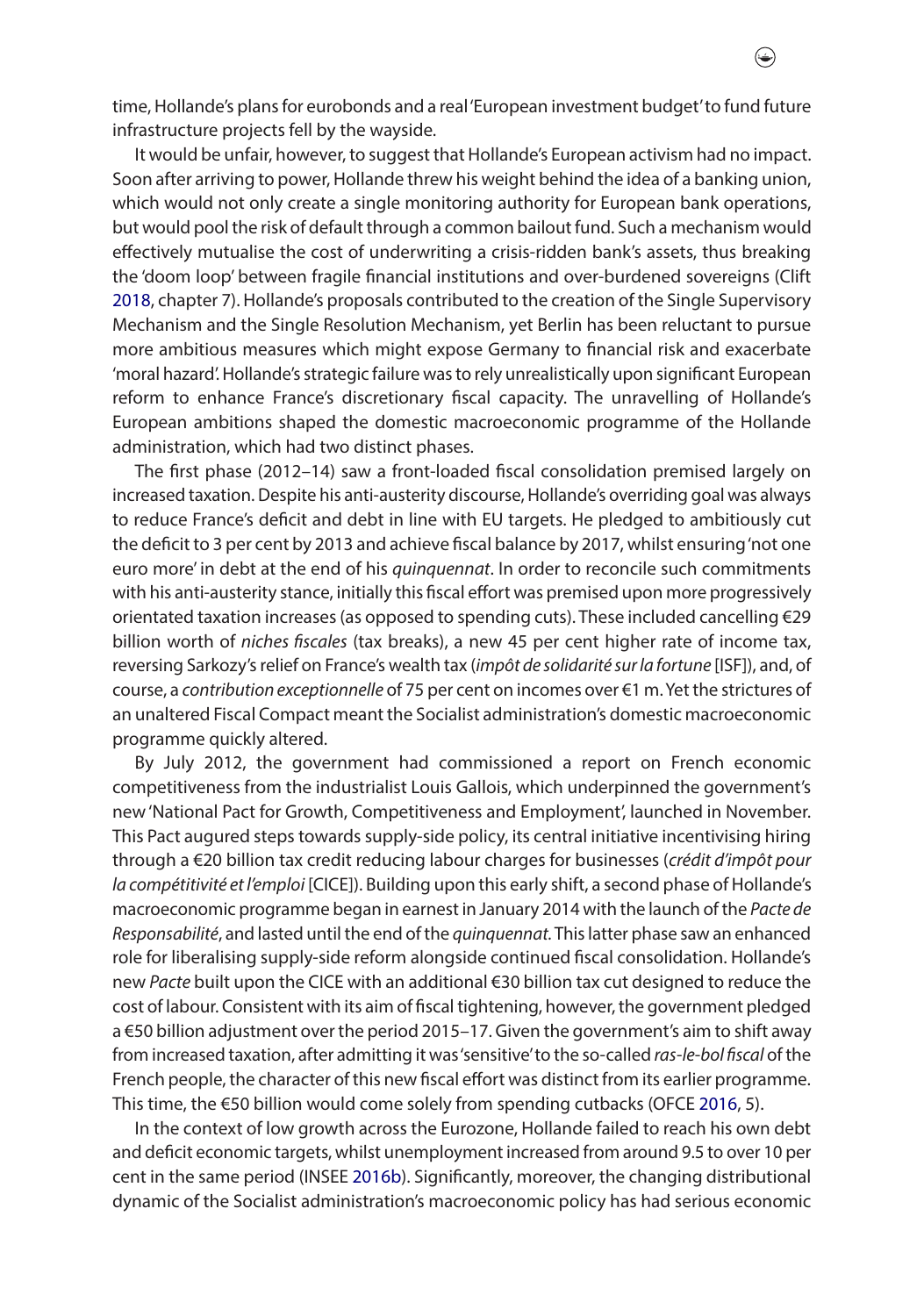<span id="page-6-1"></span><span id="page-6-0"></span>and political consequences. Its initial 'tax shock', the largest increase in taxation in post-war French history (Ragot [2014](#page-13-12), 23), was responsible for slowing French economic growth by weighing on household purchasing power (OFCE [2016,](#page-13-10) 1). Yet tax cuts for business introduced since 2014 have yet to translate into significant job growth (France Stratégie [2016\)](#page-13-13). This caused major political difficulties for a Socialist administration which struggled to articulate a clear or consistent vision for the economy. Fitting Grunberg and Bergounioux's model, Hollande's programmatic failings and unfulfilled election pledges were heavily criticised by the party's left. In using its fiscal *marge de manœuvre* to deliver tax credits for businesses, and looking to balance these measures with further spending cuts, the Socialist administration opened itself up to serious parliamentary rebellion. The *frondeur* movement of Socialist *deputes* vociferously opposed most of the government's economic and social programme from 2012. Indeed, some of the Hollande administration's most vocal opposition came from these Socialist rebels.

In this context, Hollande's failures of governing style took their toll. Inexplicably, unlike Mitterrand before him, Hollande did little to restrain party infighting. The *frondeurs* were constantly taking to the airwaves to decry the failings of his presidency, meanwhile Hollande's economy ministers were publicly criticising each other. Successive PS First Secretaries (party leaders), first Harlem Désir (2012–14) then Jean-Christophe Cambadélis (2014–17) did not do nearly enough to maintain party discipline. Both they and Hollande failed to secure even a minimal non-aggression pact between the president and critical voices within 'his' party. The PS as a political organisation lacked the capacity to constrain or limit these internecine excesses. It turned out that the 'synthesis' between competing factions Hollande had orchestrated and held together as party leader between 1997 and 2008 was not a firm or viable foundation for a programme of government.

Hollande's presidency could boast some achievements in labour market, pension and social policy reform (Milner in this issue), but the president never articulated a sufficiently clear governing vision. He never communicated, for example, the rationale behind and justification for the change of political economy approach from Euro-Keynesianism to supply side reforms. The fact that Hollande never effectively clamped down on ministerial infighting, combined with the cacophony of critical voices from his own parliamentary majority, added to the public's impression of discord, disorder, and a presidency lacking direction. The master of the 'synthesis' lacked the requisite leadership capacities and characteristics which the French presidential Republic needs. Indeed, for all its antipathy to Bonapartism and presidentialism, perhaps the PS needs it too. The consequences of these failures of party management have been severe, posing a threat to the PS' future viability as a *parti d'alternance*.

# **The end of the Hollande** *quinquennat:* **electoral collapse, reconfiguration on the left**

### *The Socialist primary*

After years of deep unpopularity, pressure grew on Hollande throughout 2016 to renounce the opportunity to stand again as the Socialist candidate. He had pledged in 2014 he would only do so if he succeeded in reducing unemployment, which he never managed. All sitting Fifth Republic presidents had stood again, but the PS leadership organised a primary election initially planned to boost the legitimacy of Hollande's campaign. Despite numerous calls for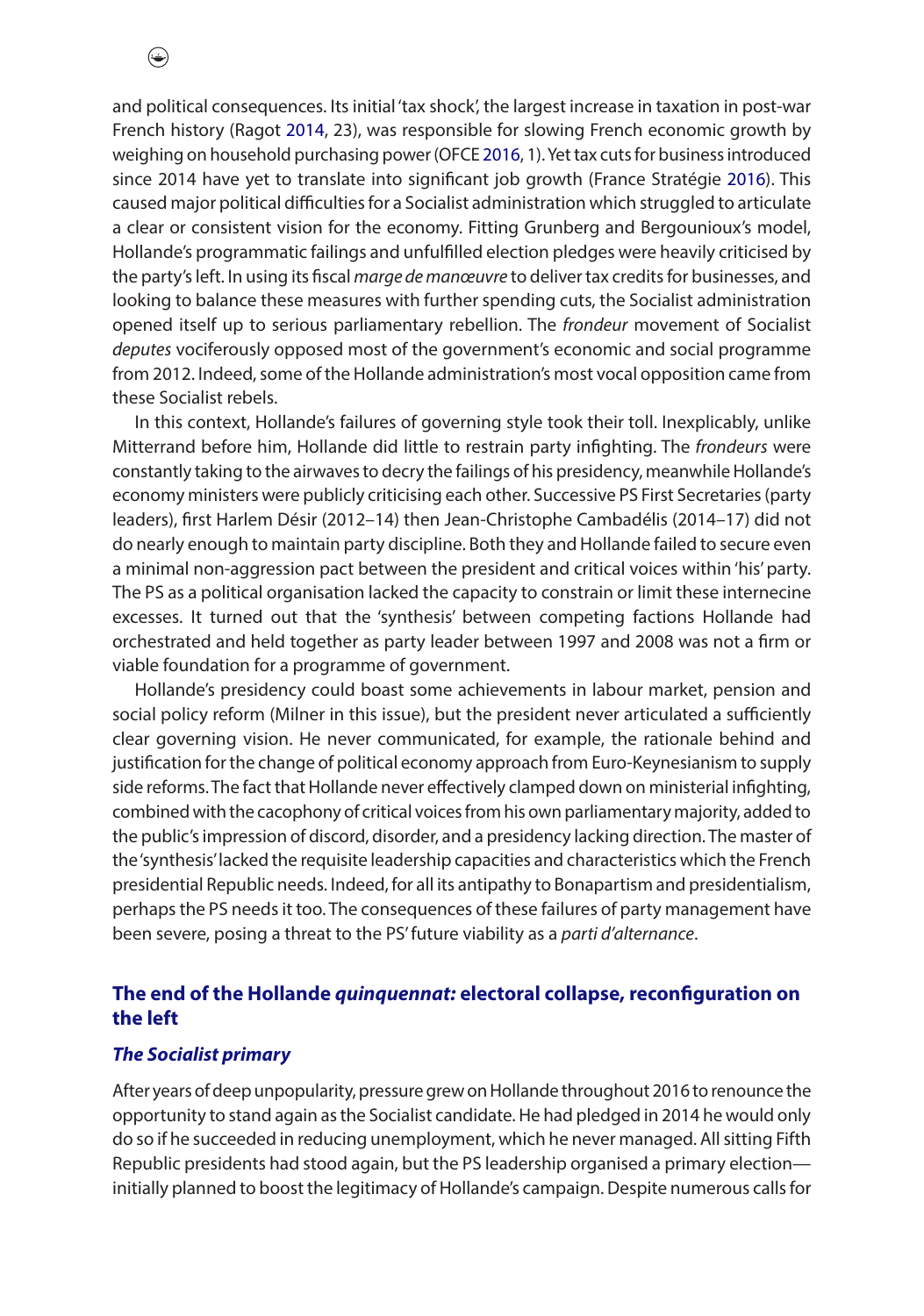a primary of the whole left, no agreement with the PS's major rivals, including the French Communist Party (PCF), Mélenchon and Macron, was reached. Hollande's December 2016 decision to stand aside threw the PS into flux and opened up a rancorous debate at its heart. In the absence of deference to a sitting president by his or her political family, the primary became an acrimonious fight for the future of the party between its two 'cultures'.

In an attempt to inject greater engagement into candidate selection, and thereby further embrace the 'presidential' logic of the Fifth Republic, the PS utilised an open primary for the first time in 2011. This process, which designated Hollande as the Socialist presidential candidate, was largely seen as a success for the party. The same could not be said this time around. Presidential logic pushed the PS into the primary, but, under the strain of Hollande's disastrous *quinquennat*, the tension inherent in the party's 'presidentialised factionalism' broke out into open warfare. Seven candidates eventually stood in the first round of the primary, none generating much enthusiasm. The *courant* infighting which underpins the fractious internal life of the PS shaped the competition. It bore the imprint of those PS big beasts, such as Martine Aubry, who had seen their ambitions dashed in recent years. Naturally, the primary became a contest over Hollande's *bilan*. The contest was dominated by Manuel Valls, Hollande's former prime minister who stood on the right of the party, and Arnaud Montebourg (former industry minister) and Benoît Hamon (former education minister), both of whom sit on the left of the party. Montebourg and Hamon had both been sacked from the government in August 2014 for criticising the rightward shift under Valls, and thus both sought to claim a rupture with the Hollande period. Valls, on the other hand, was characterised as the continuity candidate, despite his best efforts to downplay this image. In the end, the primary's second-round run-off pitted leading *frondeur* Hamon against Valls, with Hamon winning easily, taking 58.7 per cent of the vote against 41.3 per cent for Valls, to become the party's 2017 presidential candidate.

<span id="page-7-0"></span>The electorate for the primary had shrunk, leaving a more left-wing core electoral base, which favoured Hamon (Elabe [2017](#page-13-14)). This demonstrates a weakness of the 'primary' system: particularly in instances of low voter turnout, it allows the more radical core of the party militants to choose a candidate whose programme may not appeal to the wider electorate. Secondly, the primary reveals the relative weakness and decline of the social democratic and social liberal right-wing of the PS, which had played a significant role in the party leadership and candidacies over the past decade. Organisationally the right has withered within the PS, whilst on the back of Hollande's unpopularity, the left electorate was mobilised against a 'social liberal' continuity candidate.

#### *The presidential election*

The campaign for the presidential election was the catalyst for a series of ruptures within the PS, which continued to be played out over the summer. First, the party split over support for Hamon and his programme. While Valls initially undertook to back Hamon, by the end of March he had thrown his weight behind Macron. By this time, however, other prominent social liberal PS figures had already left or were leaving what they saw as a sinking ship, including Gérard Collomb, mayor of Lyon, and the Socialist *députés* Richard Ferrand and Christophe Castaner. They all formed part of Macron's 'inner circle' of advisors. More informal support for Macron over Hamon came from figures including *député* Christophe Caresche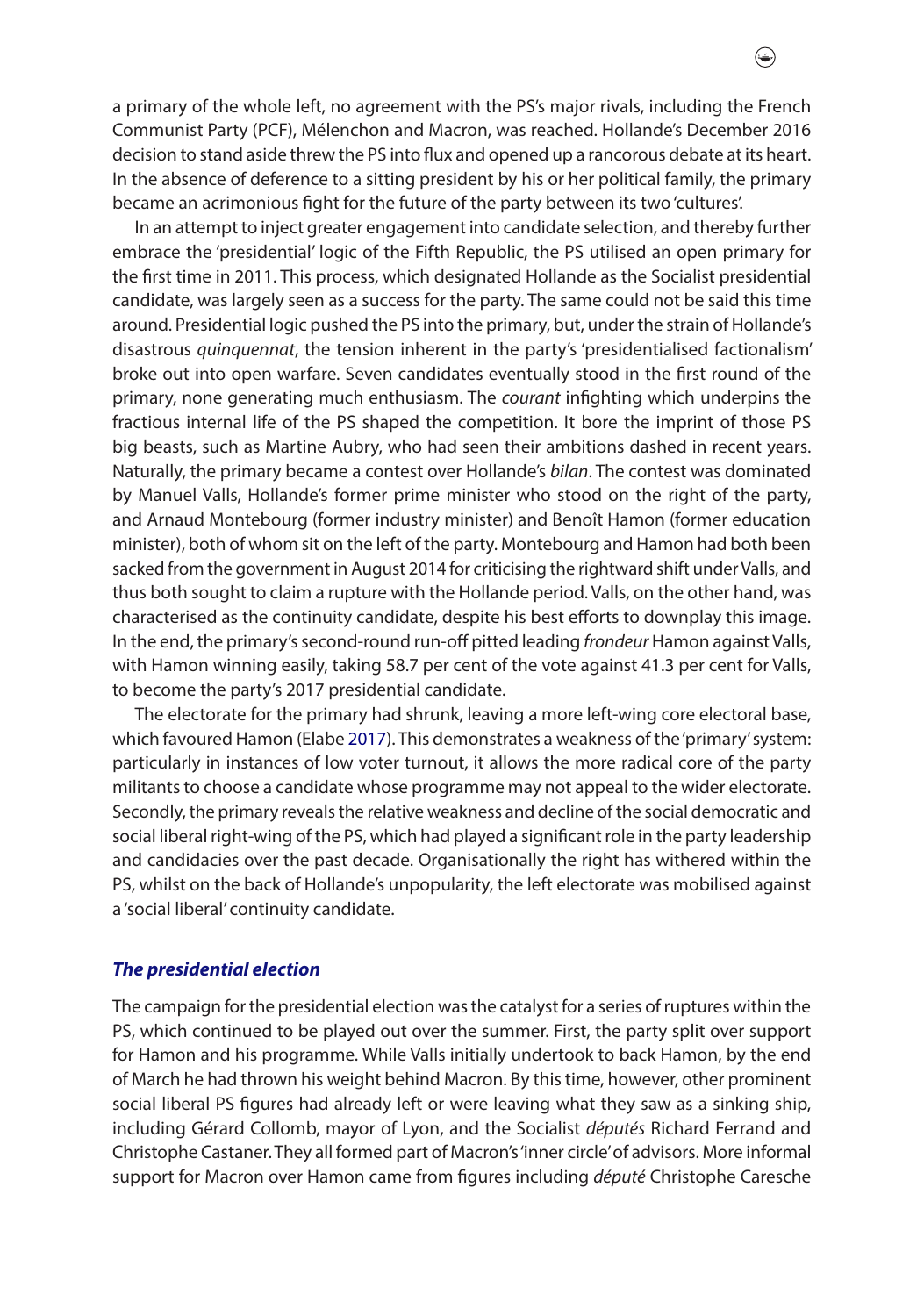and later Jean-Yves Le Drian, then still defence minister in the Socialist government. This left Hamon and his supporters castigating the treasonous behaviour of the PS's *progressiste* wing.

Secondly, Macron's rise facilitated a breakdown of party competition norms that had dominated French politics since the mid-1970s when the PS overtook the PCF to become the largest party of the left. Recognising the weakness of the Socialist Party and the fractured left more generally, Hamon's strategy was to *incarne* an alliance between what was left of the PS support and the wider left, including Mélenchon and his LFI movement. Despite some agreements with ecologists – notably Yannick Jadot of Europe-Écologie-les Verts (EELV), Hamon's strategic failure was not to realise the futility of his aspirations for uniting the wider left. There was never a realistic chance of such an alliance. Since leaving the party in 2008, Mélenchon has been dedicated to replacing the PS, not finding common cause with its left wing. Indeed, in January 2017, he spoke of a desired 'nut-cracker' effect on the PS; with LFI to the left of the PS and Macron's En Marche! in the centre-ground, he hoped discontent with the Hollande *quinquennat* would squeeze the PS ideologically and electorally into insignificance. Mélenchon's programme offered a strong retort to the perceived failures of the Socialist administration to fulfil Hollande's [2012](#page-13-8) campaign pledges. Mélenchon promised an ambitious Keynesian investment plan worth €100 billion financed through borrowing and bold redistributive measures. He also ramped up LFI's anti-EU rhetoric in underlining Hollande's failures to bring about the reforms he had promised in 2012.

Although he finished fourth, Mélenchon usurped the Socialists, taking many of its traditional leftist voters to become the left's main candidate. Mélenchon's creditable 19.6 per cent of the vote decisively eclipsed Hamon's desultory 6.3 per cent. On the other side of the coin, Macron took 24 per cent of the first-round vote, attracting the PS's more moderate, social democratic and social liberal voter base. Crucially, Macron's polling consistently suggested a 60 per cent plus showing in a potential second round run-off against Marine Le Pen. With Hamon falling in opinion polls in the weeks before the vote, the logic of the *vote utile* further pushed Socialist voters of both the left and the right towards Mélenchon and Macron respectively. The Socialist candidate's historic low aligned Hamon with the campaign's 'also rans'. The nut-cracker effect had, it seems, worked.

#### *The parliamentary election*

The fallout from this Socialist dismal showing was severe, with Valls describing the party as 'dead', a charge not wholly denied by the party's First Secretary, Cambadélis, who conceded that a *refondation* of the PS, including potentially scrapping the word 'Socialism' from its name, was necessary. In a post-mortem meeting of the PS's executive, the party abandoned unpalatable elements of Hamon's leftist programme, including the universal basic income, taxes on robots and banking super-profits, and a 'Citizen 49.3'. The PS legislative programme aligned much more closely to Macron's, and the PS leadership chose a position of '*autonomie constructive*' vis-à-vis Macron, supporting the new president on certain issues but retaining a critical distance, objecting to reductions in wealth taxes and flexibilising labour market reform.

Not all embraced this stance, however, and the PS has fractured into three distinct elements. Aside from the leadership's position, a second grouping on the right, including a number of government ministers, openly supported Macron and his LRM movement for the parliamentary contest and 'jumped ship' for LRM. Some remained nominally 'Socialist'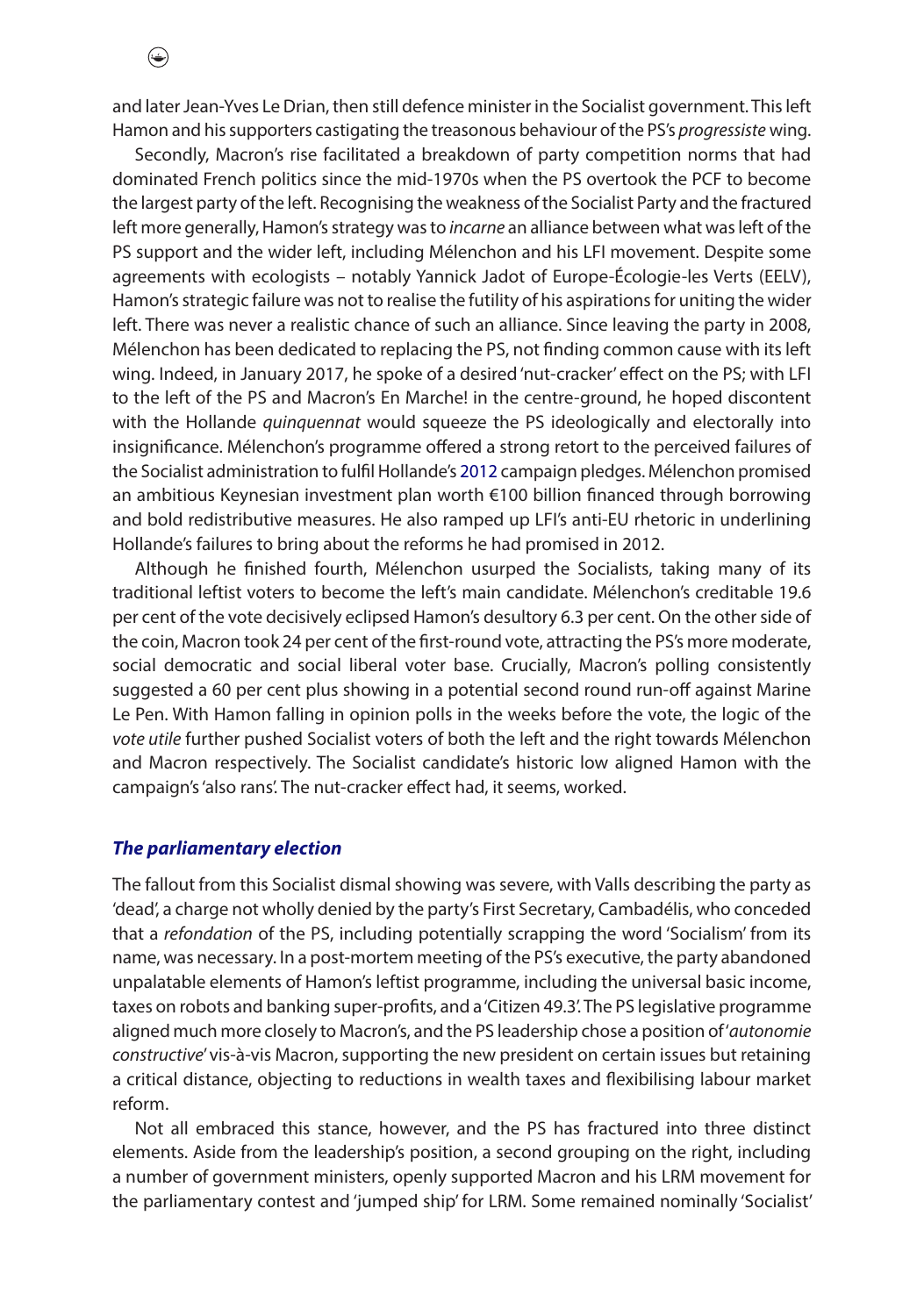candidates, but caused a good deal of embarrassment to the party hierarchy by refusing to make any reference to the PS in their campaign, instead labelling their candidacy as one 'in support of the presidential majority'. A third grouping, led by Hamon, totally rejected the '*macroncompatibilité*' of their colleagues, both in terms of active support for the presidential majority and the PS leadership's attempt to cultivate an image of constructive engagement with Macron. Instead, the ex-presidential candidate looked to revive a *union à gauche* strategy to halt the rise of the new president's movement, and even openly backed non-PS candidates against official Socialist candidates who would look to support Macron's presidential majority. From both the left and the right of the PS, the traditional bond of party loyalty was being destroyed.

Cambadélis might have hoped to salvage as many seats as possible by adopting Macronfriendly candidates and policy positions, and profit from the PS's deep-seated roots in local communities, and its well-resourced campaigning machine which contrasts with LRM's lack of infrastructure, yet this tactic failed. Cambadélis approached the leaders of other parties in order to reserve up to 100 seats in order to *faire barrage au Front national*, but bargaining from a position of such electoral weakness, he was predictably pushed back. Moreover, any PS aspirations for 'double-ticket candidates' with LRM were quashed by two factors: money and ambition. France's state funding for parties is determined by vote share and seats, with parties receiving €1.42 per vote obtained in the first round of the parliamentary election, and around €37,280 per year for each *député* elected after the second round. This creates powerful disincentives for double-ticket candidacies. Yet, perhaps most importantly, Macron and LRM meant what they said about 'neither left nor right' and assiduously kept their presentational and political distance from the PS throughout. As for LFI, Mélenchon's strategy was always about annihilation of, not assimilation with, the Socialist Party.

The fragility of the PS is now all too evident, with the party returning to the National Assembly after the parliamentary election with just 30 seats, shedding 250 *députés*. Its firstround vote share (7.5 per cent) was the worst in the history of French socialism, going back to the foundation of the SFIO in 1905. Losses on this scale inevitably saw some significant symbolic defeats for the party, including First Secretary Cambadélis, who had held his seat in Paris for 20 years, the party's 2017 presidential candidate, Hamon, and a number of high profile ministers in the Hollande administration including Myriam El Khomri and Najat Vallaud-Belkacem. Valls retained his seat in Essonne by just 139 votes, though he was not endorsed to run under a PS ticket given his open support for Macron. Scanning the electoral map of France today reveals that the Socialists no longer possess any real regional bastions; the party no longer has a single member of parliament in former Socialist strongholds including Nord, Pas-de-Calais, and Seine-Saint-Denis, nor in the major towns of Nantes, Toulouse, Lyon and Marseille. Decades of work building local networks and power bases was largely undone in 2017 (and during the Hollande presidency more generally), and these will be difficult to rebuild.

Given the two-round logic of the parliamentary election, LFI was unable to build sufficiently on Mélenchon's showing in the presidential election and obtained 17 seats. Whilst Mélenchon dreamt of Matignon, his refusal to offer a '*consigne de vote*' against Marine Le Pen after the first round of the presidential election was a clear strategic error, and his cult of personality dominance of his political movement also made it hard for LFI parliamentary candidates to get heard on the campaign trail. Significantly, however, LFI did well enough to form its own parliamentary group, giving it a stronger voice in parliament and greater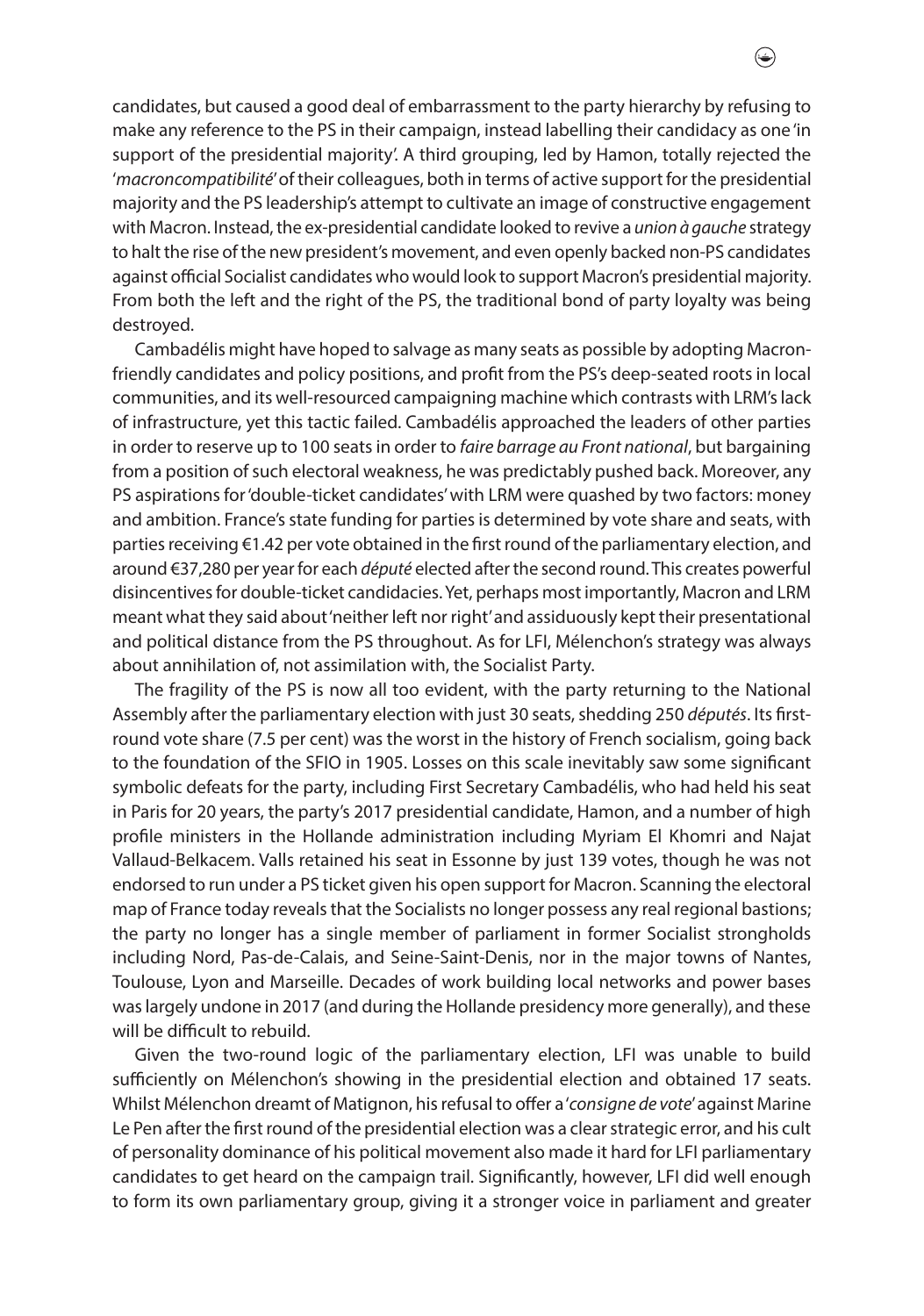financial resources. The PCF surprised by increasing its seat share, claiming 10 *députés* and seemingly halting its terminal decline. With record low turn-out (just 42.64 per cent) casting a pall over all the results, Macron achieved a decisive parliamentary majority of 350 seats, including Bayrou's 42 MoDem *députés*, although this was less than the 400+seats suggested by first-round polling. Amidst the massive influx of new parliamentarians, the presidential majority's new parliamentary bloc contains 140 women (48 per cent), which Macron was quick to vaunt as 'the most gender balanced' in French history, although all the key parliamentary posts went to men.

# **The French political landscape today**

The Socialists were decimated in the parliamentary election, and although arguably they have been here before—reduced to 53 *députés* in their crushing 1993 defeat—this time is different. Not only is the scale of this parliamentary defeat bigger, but the party's devastatingly poor presidential vote is unprecedented. Whilst the PS did collapse in 1993, it retained strong local electoral bases capable of helping it revive national electoral support. Moreover, Mitterrand was still president at the time, and just two years later in 1995, PS candidate Jospin received 47 per cent of the second-round vote. The political landscape around the PS has changed fundamentally in the last 12 months, and its position as France's mainstream left party no longer seems secure. For the first time since 1962, the PS is neither in government nor the main opposition party; its reign as a true *parti d'alternance* may have come to an end. Not only will the PS parliamentary group struggle to make its voice heard, but the PS is, more than ever, a deeply divided movement. Furthermore, the electorally crippled party cannot hope to impose discipline upon what few PS *députés* remain. Given that the majoritarian voting system of France's major elections punishes parties outside of the dominant two, we may have seen the end of the comforting bi-polarity that produced periodic electoral swings in the PS's favour. Furthermore, the financial implications of the 2017 election alone raise questions about the PS's ongoing viability. In the wake of its poor electoral results, the PS is set to lose around €15 million of its state aid funding. There has even been talk of the party selling its historic headquarters in the Rue de Solférino.

Immediately after the second round of the legislatives, Cambadélis resigned as First Secretary, stating that the left 'has to change everything'. He paved the way for an interim *direction collégiale* to lead the party's renewal with its own distinct image and programme. This interim leadership team has been tasked with rebuilding the party, pursuing a '*ni Macron ni Mélenchon*' line, yet this will not be straightforward as the PS must redefine itself within the void created by the exit of party figureheads from both its left and right wings, and the party remains divided in (at least) three groupings. A rump of the PS will continue to limp on through the new parliament, pursuing its '*ni*-*ni*' strategy, but the question is whether anyone will notice. The PS's social liberal right sees LRM as offering a more attractive home, and path to power, as seen in Valls's decision to quit the party in favour of sitting with the presidential majority. The left of the party argue for a more radical break with the Hollande *quinquennat* is necessary, evidenced in Hamon's decision also to leave the PS and form his own movement that will 'go beyond political parties'. In this endeavour, Hamon's advances made to Mélenchon have once again been rebuffed.

One of the most striking consequences of the 2017 parliamentary election is the collapse of the left altogether, and thus the demise of bipolarity in French electoral politics. Of the PS's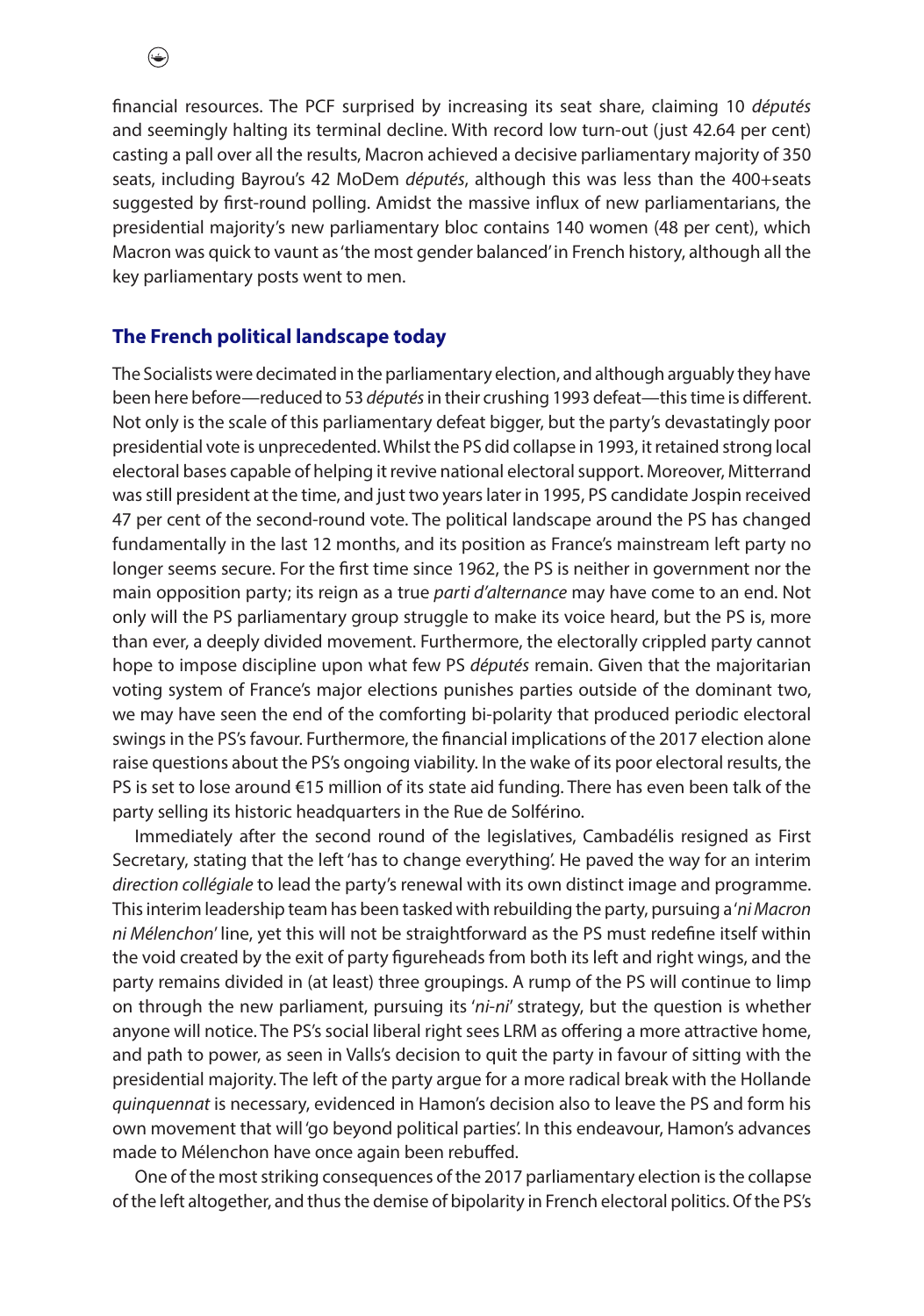30 *députés*, around a dozen are 'Macron compatible', whilst the left-wing *frondeur* movement has almost been wiped out from the Socialist parliamentary group. Officially the PS opted to enter the opposition by voting against confidence in the new government of Edouard Phillippe on 4 July. Yet, revealing the party's inability to command discipline or loyalty and indicating its desire not to cause further instability, it retained the possibility of Socialist *députés* abstaining, an option eventually taken up by the majority of PS *députés.* Three *députés* defied the weakened PS leadership to vote with Phillippe's government.

Mélenchon has promised to provide vocal opposition to Macron's administration 'in the Assembly and in the street', and has been customarily forthright and colourful in criticising Macron's labour market reforms, described as 'El Khomri ++ law' (in reference to the contentious and unpopular labour market reform introduced under Hollande). Yet the force of this opposition to Macron is weakened by the perennially fractured composition of the French left, with the PS, LFI and the PCF choosing to remain separate from each other in their parliamentary groups. In demanding voting discipline around LFI's own programme, *L'Avenir en commun*, Mélenchon has retained his hostile stance towards the Socialists and once again aggravated tensions with the Communists. With seven parliamentary groups (even LR have split, with a splinter 'constructive LR' group also forming), this parliament is the most fractured of the Fifth Republic. Without a clear and forceful opposition, the political strength of Macron's majority looks to be further enhanced.

France's youngest ever president can also look forward to enjoying a political economic environment his predecessor could only have hoped for, with economic growth returning and unemployment falling. After five long years of fiscal consolidation, economic conditions within the eurozone have finally picked up, and the economic upturn could give Macron's mandate a significant boost. In addition, he will benefit from improved relations with Germany. Though rapid and significant change remains unlikely, in the context of the UK's exit from the European Union and the threat of a Le Pen victory in France the noises from Brussels and Berlin were much more positive in 2017 than in 2012. Macron has pushed immediately for a range of ambitious reforms at the EU level, all of which were put on the table by Hollande, including a eurozone finance minister and shared budget.

Yet, the next five years will not be plain sailing for Macron. Very early on, several of Macron's ministers were forced to resign. Most symbolically, after seeking to implement a *projet de loi de moralisation de la vie publique*, Macron forced his MoDem coalition partner, François Bayrou, to step down as Justice Minister amidst accusations of a MoDem 'fake jobs' scandal involving misused European Parliament funds. Programmatically, Macron's first governing efforts faced the familiar challenge of enacting fiscal retrenchment to meet the 3 per cent deficit target, whilst seeking to honour his campaign commitments and property and wealth tax reduction pledges. Public sector efficiency savings are the mooted means to square that circle–but we have heard that before. Flagship plans to flexibilise French labour law, to be fasttracked through the legislative process by 'ordinance' rather than normal parliamentary bills, remain controversial and unpopular with unions and what's left of France's parliamentary opposition.

Furthermore, should the fractured left reconfigure and rebuild itself, the traditional bipolarising logic of France's two-round electoral system (which punished centrist forces throughout the Fifth Republic) could return at Macron's expense. It must be remembered that, despite its current dominance in parliament, the record abstention levels mean that LRM obtained a historically low 32.3 per cent of the vote (7.3 million votes) in the first round of the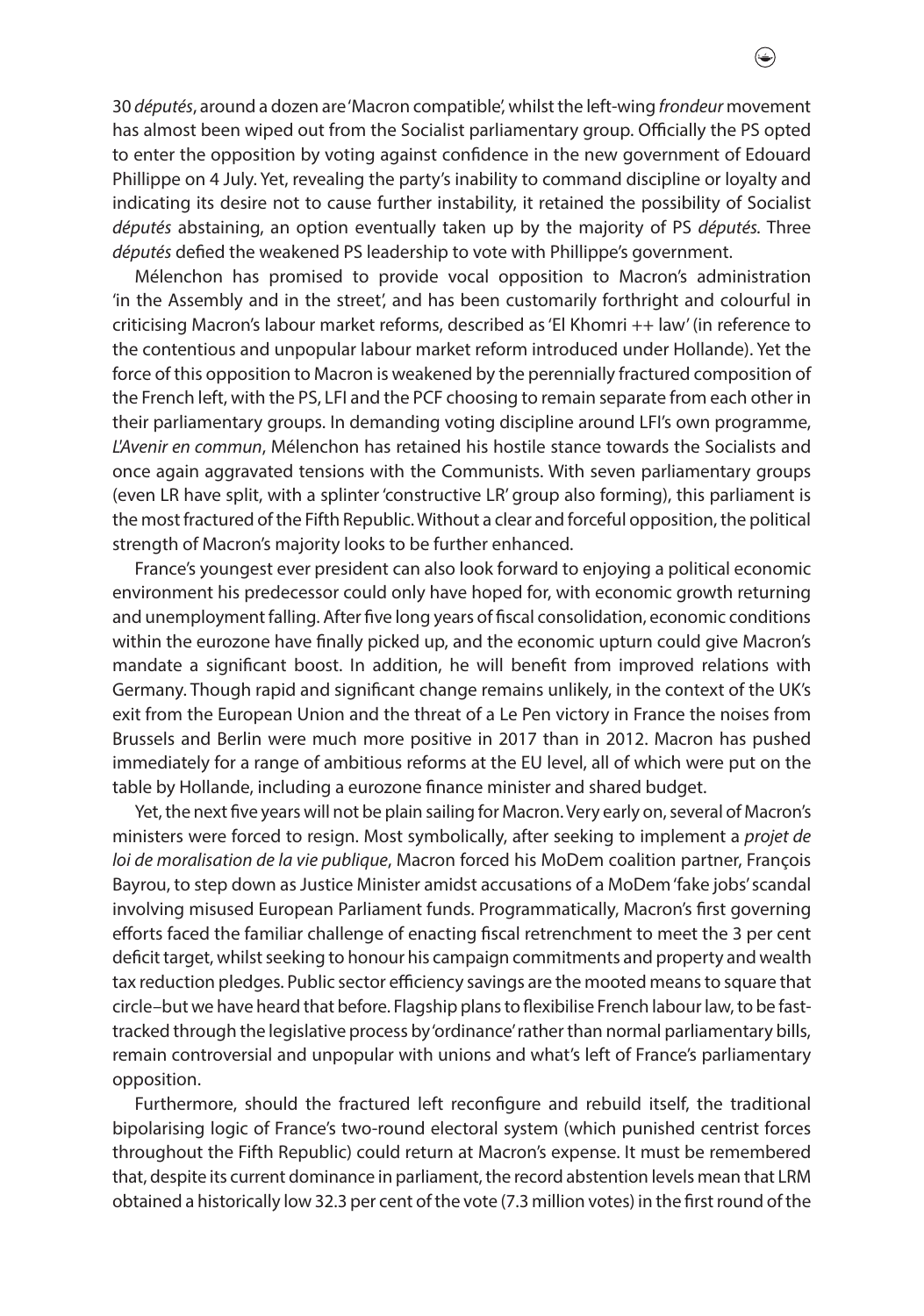

2017 parliamentary election. In comparison, the mainstream right *lost* the 2012 parliamentary election to the PS while claiming 34.6 per cent (9 million votes). Macron's new movement has achieved an extraordinary amount in an inordinately short space of time, and with it has transformed French politics. Yet, there remains much work to do to solidify its support in order to remain resilient in the face of resurgent competition from both its left and right.

# **Conclusion**

This article has suggested that in order to understand the contemporary state of French socialism, Hollande's programmatic and party leadership failures must be situated within an understanding of longer-term institutional constraints for the PS, of factional in-fighting associated predominantly with the presidential logic of the Fifth Republic and the tension within the party between the two cultures of socialism. Although operating within an extremely difficult macroeconomic and institutional environment, Hollande's management of his own economic programme had adverse economic and political consequences. Hollande's limitations as president and party leader were exposed as the Socialist's administration's macroeconomic programme dampened the French recovery, whilst its shifting distributional dynamic favoured business over households. Understanding these failings, and situating them within an institutional account of the PS within the Fifth Republic helps explain why the PS collapsed in 2017.

Caught between LRM's self-avowed pragmatic centrism and staunchly pro-European social liberalism on the one hand, and the more radical, muscularly leftist, rhetoric and eurosceptic stance of Mélenchon's LFI, the emaciated PS is struggling to make its voice heard. In the history of the PS, only Mitterrand demonstrated the political acumen and strength to achieve an enduring synthesis between the 'first' and 'second' lefts, historically a necessity for a dominant left party within the Fifth Republic. Ultimately, the differences between these two groups have never been resolved, and Hollande's attempts to practice *l'art de la synthèse et du compromis* unravelled dramatically after 2012. Whilst Grunberg and Bergounioux's model predicts a period of 'remorse' after periods in government, this time it seems that the Socialist administration's failures have provoked a more significant reconfiguration on the left and the wider French party and political systems. The compromises made in power and Hollande's programmatic and leadership failings raised the traditional tensions that exist within PS factions to stratospheric levels. The PS is now struggling to continue operating after a period of near total electoral collapse, with party funds heavily diminished and seemingly no clear *présidentiable* ready and capable of pulling the party back from the brink. The rise of a new centrist movement led by a charismatic young leader has lured a core of the *rocardienne* right away from the PS. The combative LFI have laid fresh claims to the radicalleft space within French politics. This crisis of French socialism really is different, and deeper, than earlier PS debacles.

## **Déclaration de divulgation**

Aucun conflit d'intérêts potentiel n'a été rapporté par le(s) auteur(s).

# **Funding**

This work was supported by the Leverhulme Trust [grant number RF-2012-340].